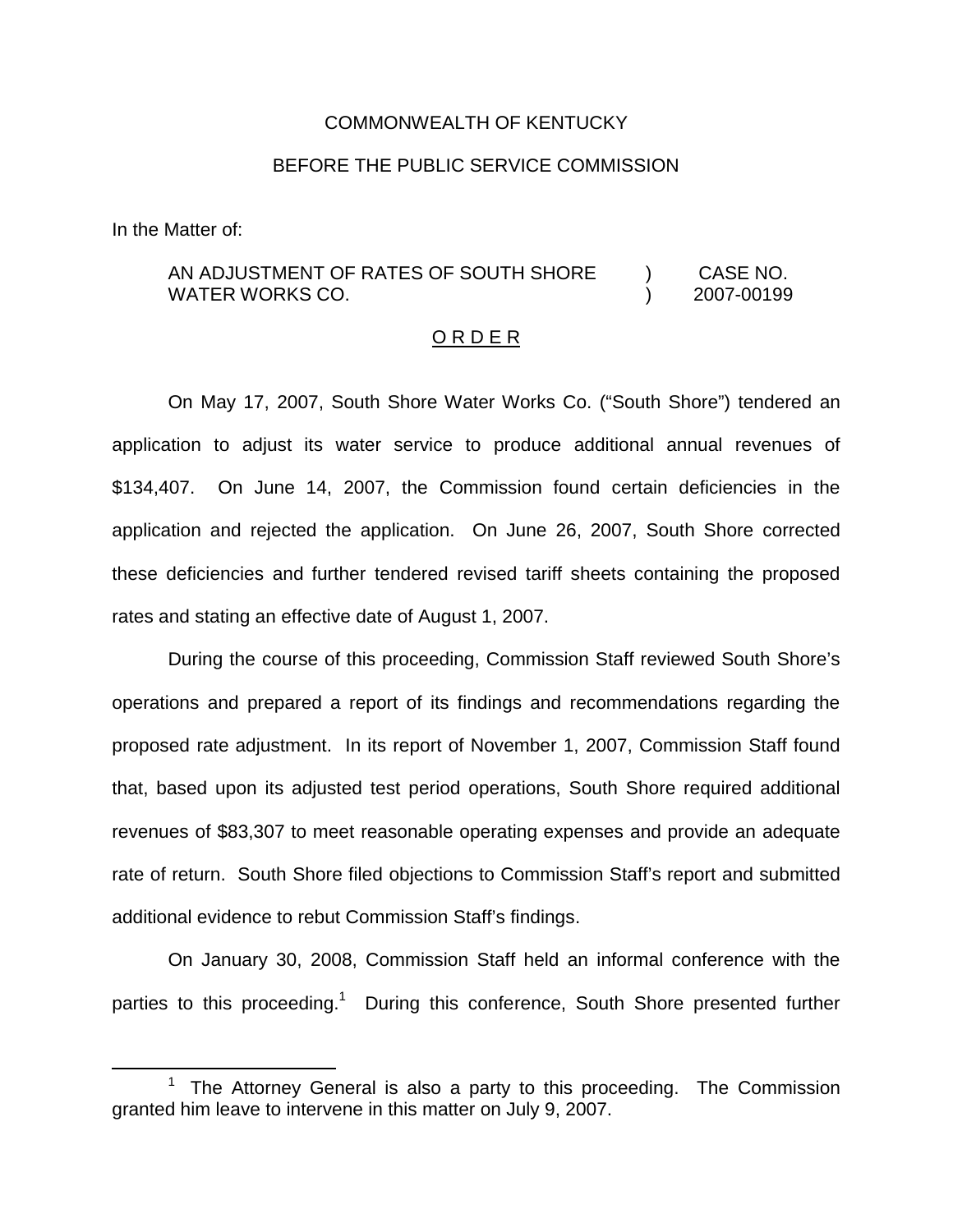evidence on its expenses during the test period and known and measurable changes that occurred after the close of the test period. Based upon these discussions, Commission Staff and South Shore have stipulated that South Shore's proposed rates are reasonable and will not generate excessive revenues.

Having reviewed the evidence of record and being otherwise sufficiently advised, the Commission finds that the proposed rates will generate total revenues of \$677,421 based upon test-period sales and that this level of revenue is reasonable and is sufficient to meet South Shore's reasonable operating expenses and to provide a reasonable rate of return.

While we have determined that the proposed rates are reasonable, no action is necessary to implement these rates. A utility may not change its rates except upon 30 days' notice to the Commission.<sup>2</sup> Notice is generally given by the filing of an application for rate adjustment and tariff sheets that reflect the new rates and that contain an effective date at least 30 days later than the date of filing with the Commission. $3$  The Commission may suspend the operation of the proposed rates and defer the use of the proposed rate for a period of no longer than 5 months, provided we act before the proposed rates become effective.<sup>4</sup>

 $2$  KRS 278.180(1).

 $3$  807 KAR 5:011, Section 9(1) ("When a new tariff has been so issued and notice thereof given to the commission and the public in all respects as hereinbefore provided, such tariff will become effective on the date stated therein unless the operation thereof be suspended and the rates and administrative regulations therein be deferred by an order of the commission pending a hearing concerning the propriety of the proposed rates and administrative regulations under KRS 278.190.").

 $4$  KRS 278.190(2).